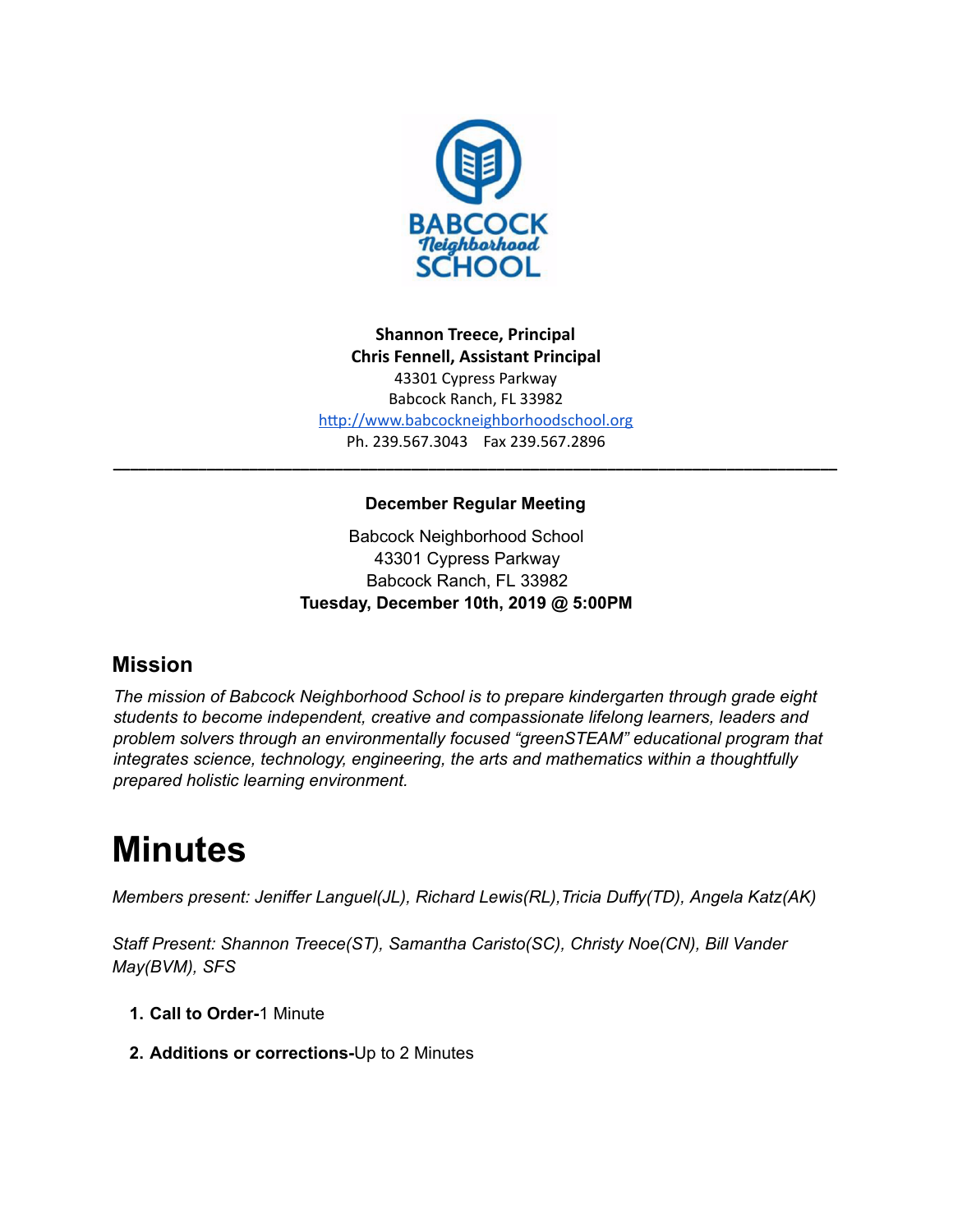*Motion to approve amended agenda made by JL, Seconded by TD*

*All "Ayes" motion carries*

# **3. Approval of Minutes ( )-**Up to 3 Minutes

*Motion to approve the minutes with graph correction made by JL, Seconded by TD*

*All "Ayes" motion carries*

#### **4. Public Comment on Agenda Item -**As Needed

#### **5. Reports-**Hold questions until after each presentation

- \*Below, each Committee is to discuss (if applicable) (i) Dashboard and Monthly Report, (ii) proposed meeting schedule and proposed members, (iii) Strategic Planning Action Items and schedule for finalization, and (iv) propose committee agenda items two weeks in advance
- a. Buildings and Grounds-*7 minutes JL*
- b. Finance-*7 minutes ST, SFS*
- c. Nominating- *1 minute*
- d. Academic- *1 minute*
- e. Advancement- *1 minute*
- f. Audit- *1 minute*
- g. Babcock Ranch Update- *3 minute*
- h. Principal- 5 minute
- I. Consultant- *3 minute*

#### **6. Consent Agenda**

- *1. Motion to approve new teacher hires: Heidi Churchill 1st, Lisa Ritchie 4th, Leslie Lane K*
- *2. Approve BHS student numbers (57)*
- *3. Motion to approve amended pledge agreements*
- *4. GEPA Plan*

*Motion to approve the consent agenda made by TD, Seconded by JL All "Ayes" motion caries*

#### **7. Old Business-**Up to 5 Minutes

a. Charter Contract Deadlines

#### **8. New Business**

#### **9. Comments-**As Needed

- a. Public
- c. Attorney